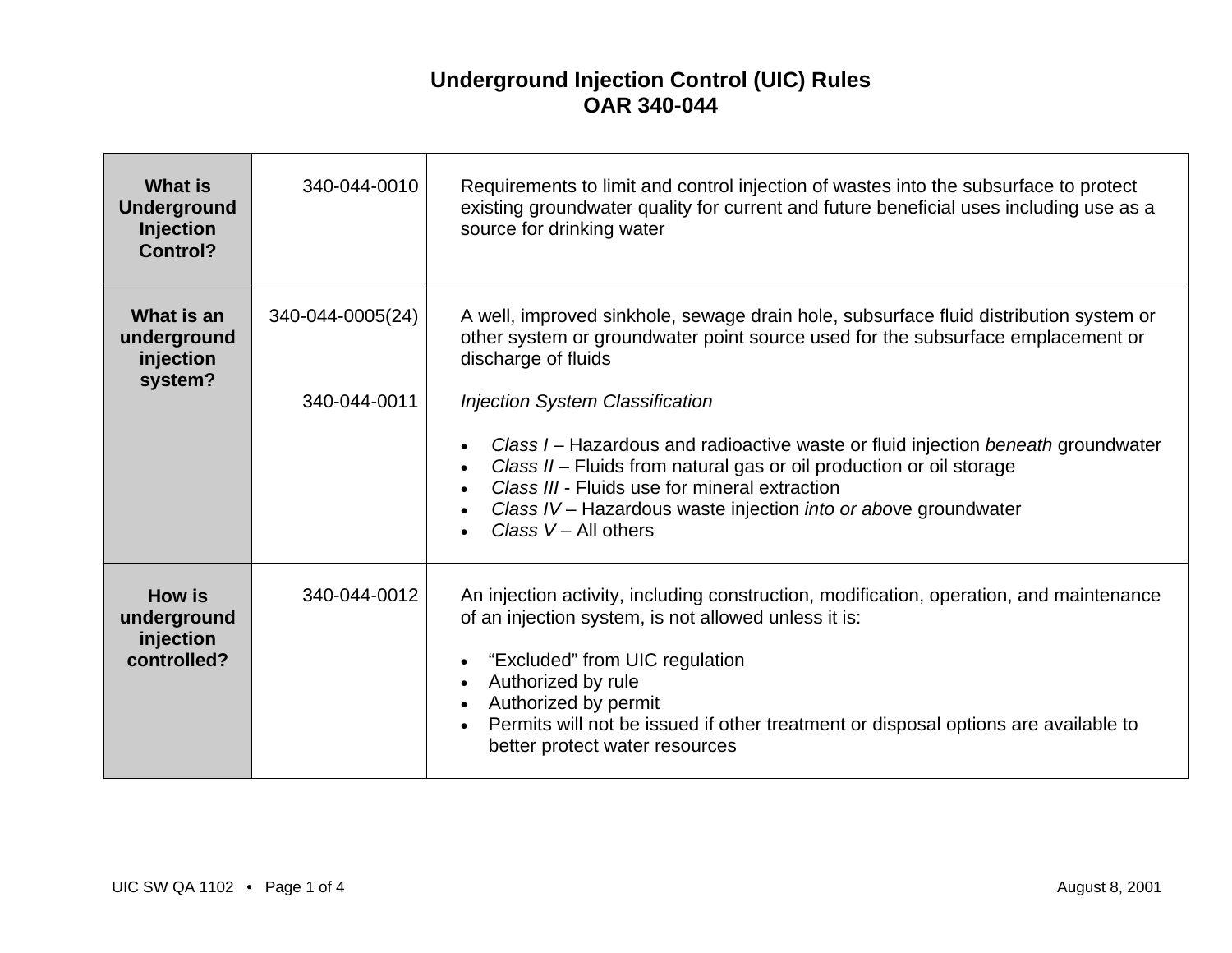| <b>What injection</b><br>activities are<br>"excluded"<br>from UIC<br>regulation? | 340-044-0013                        | Single family residential septic systems and cesspools<br>$\bullet$<br>Non-residential septic systems and cesspools serving less than 20 people per day<br>$\bullet$<br>or with a design flow less than 2,500 gpd<br>Natural gas storage<br>$\bullet$<br>Holes not used for subsurface emplacement of fluids                                                                                                                                                                                                                                                           |
|----------------------------------------------------------------------------------|-------------------------------------|------------------------------------------------------------------------------------------------------------------------------------------------------------------------------------------------------------------------------------------------------------------------------------------------------------------------------------------------------------------------------------------------------------------------------------------------------------------------------------------------------------------------------------------------------------------------|
| <b>When is</b><br>underground<br>injection                                       | 340-044-0014                        | If it causes groundwater contamination above background or levels allowed in OAR<br>340-040 or drinking water Maximum Contaminant Levels                                                                                                                                                                                                                                                                                                                                                                                                                               |
| prohibited?                                                                      | 340-044-0015(1)                     | If it is a Class I, II, III, or IV injection system<br>(exceptions – oil or gas production; groundwater remediation)                                                                                                                                                                                                                                                                                                                                                                                                                                                   |
|                                                                                  | 340-044-0015(2)                     | If it is this type of Class V injection system injecting:                                                                                                                                                                                                                                                                                                                                                                                                                                                                                                              |
|                                                                                  |                                     | Sewage into cesspools (phase out by 4/5/2005)<br>Fluids from industrial/commercial processes using hazardous substances or<br>petroleum products (exceptions with specific permit conditions)<br>Fluids from operation areas where hazardous substances or petroleum products<br>$\bullet$<br>are used or stored<br>Fluids directly from floor drains at industrial/commercial facilities<br>$\bullet$<br>Motor vehicle waste from vehicle repair or maintenance<br>$\bullet$<br>Industrial or municipal wastewater directly into groundwater<br>Agricultural drainage |
|                                                                                  | 340-044-0015(3)<br>and 340-044-0017 | If it injects sanitary, industrial or commercial waste into a sewage drill hole<br>(some exceptions for use and repair of existing sewage drill holes)                                                                                                                                                                                                                                                                                                                                                                                                                 |
| <b>What is</b><br>required for<br>authorization<br>by rule?                      | 340-044-0018(1)                     | <b>General Requirements</b><br>Owner/operator submits inventory information and registers the injection system<br>$\bullet$<br>The injection does not have the potential to cause groundwater contamination<br>$\bullet$<br>Owner/operator submits additional information as needed to determine the<br>$\bullet$<br>potential for groundwater contamination<br>No permit is required if injection is authorized by rule                                                                                                                                               |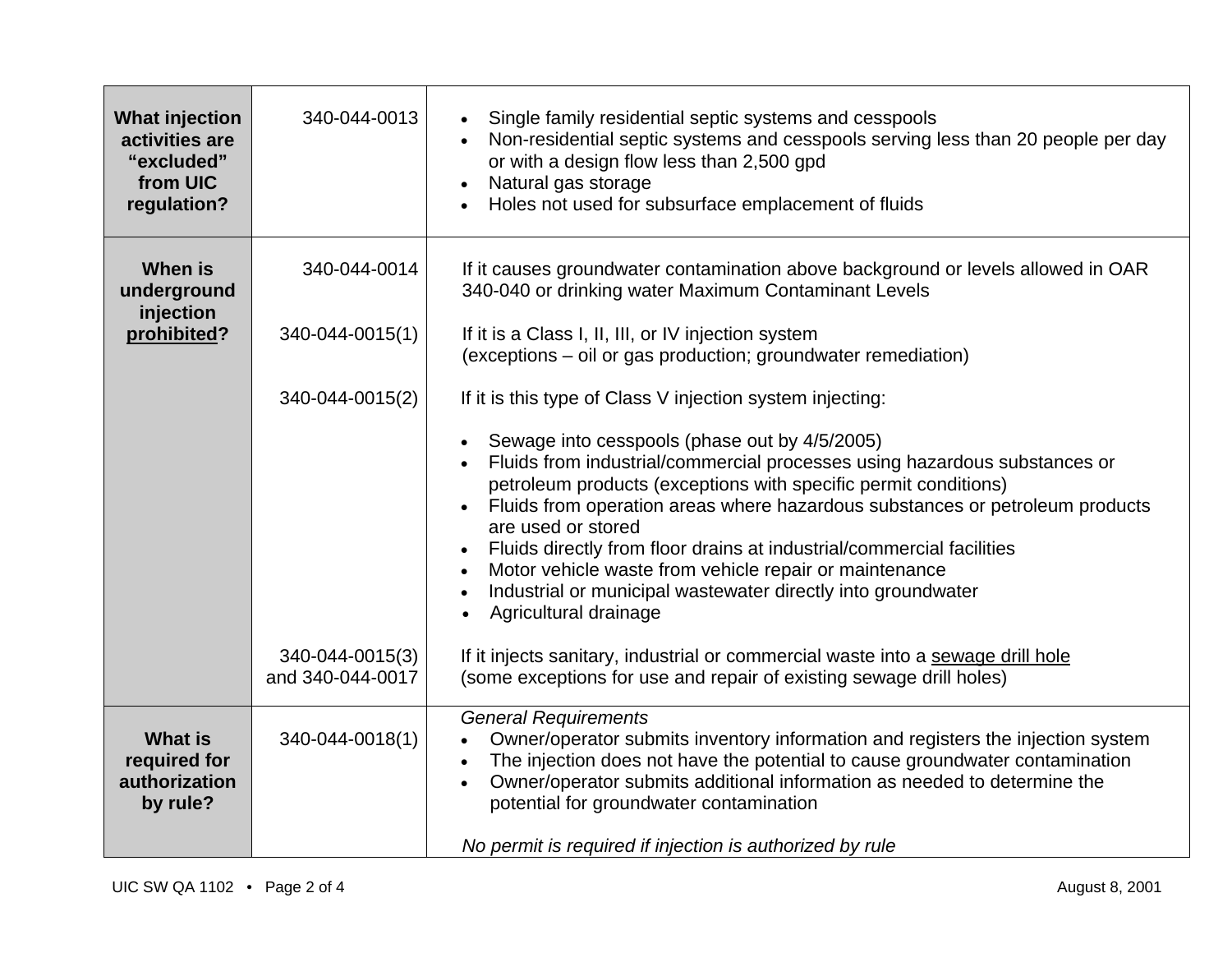| What kind of<br>injection can<br>be authorized<br>by rule?            | 340-044-0018<br>(2), (3), (4) | Treated groundwater as part of an approved remedial action (Class IV, Class V)<br>$\bullet$<br>On-site sewage disposal systems for sanitary waste only<br>$\bullet$<br>(subject to OAR 340-071)<br>Low temperature geothermal return fluids<br>$\bullet$<br>Non-contact heating or cooling fluid return<br>$\bullet$<br>Reinjection of groundwater from dewatering activities<br>$\bullet$<br>Storm water runoff from roof tops<br>$\bullet$<br>Temporary injection for water well maintenance<br>Injection to control subsidence or salt water intrusion<br>$\bullet$<br>Other storm water with additional Basic Requirements and Category<br>Requirements for municipal, industrial/commercial, parking lot, residential injection<br>Other Class V injection on a case-by-case basis<br>$\bullet$ |
|-----------------------------------------------------------------------|-------------------------------|------------------------------------------------------------------------------------------------------------------------------------------------------------------------------------------------------------------------------------------------------------------------------------------------------------------------------------------------------------------------------------------------------------------------------------------------------------------------------------------------------------------------------------------------------------------------------------------------------------------------------------------------------------------------------------------------------------------------------------------------------------------------------------------------------|
| What<br>inventory<br>information<br>needs to be<br>submitted?         | 340-044-0020                  | Facility name, location, owner, type and status of injection system<br>Additional information may be required as specified on the registration form                                                                                                                                                                                                                                                                                                                                                                                                                                                                                                                                                                                                                                                  |
| When is<br>inventory<br>information<br>submitted?                     | 340-044-0020(1)               | Before construction and operation of a new injection system<br>With permit application if authorized by a permit                                                                                                                                                                                                                                                                                                                                                                                                                                                                                                                                                                                                                                                                                     |
| <b>What kind of</b><br>underground<br>injection<br>needs a<br>permit? | 340-044-0035                  | Any allowable injection activity that is not excluded from UIC regulation or authorized<br>by rule<br>A permit is required before construction, maintenance, and operation                                                                                                                                                                                                                                                                                                                                                                                                                                                                                                                                                                                                                           |